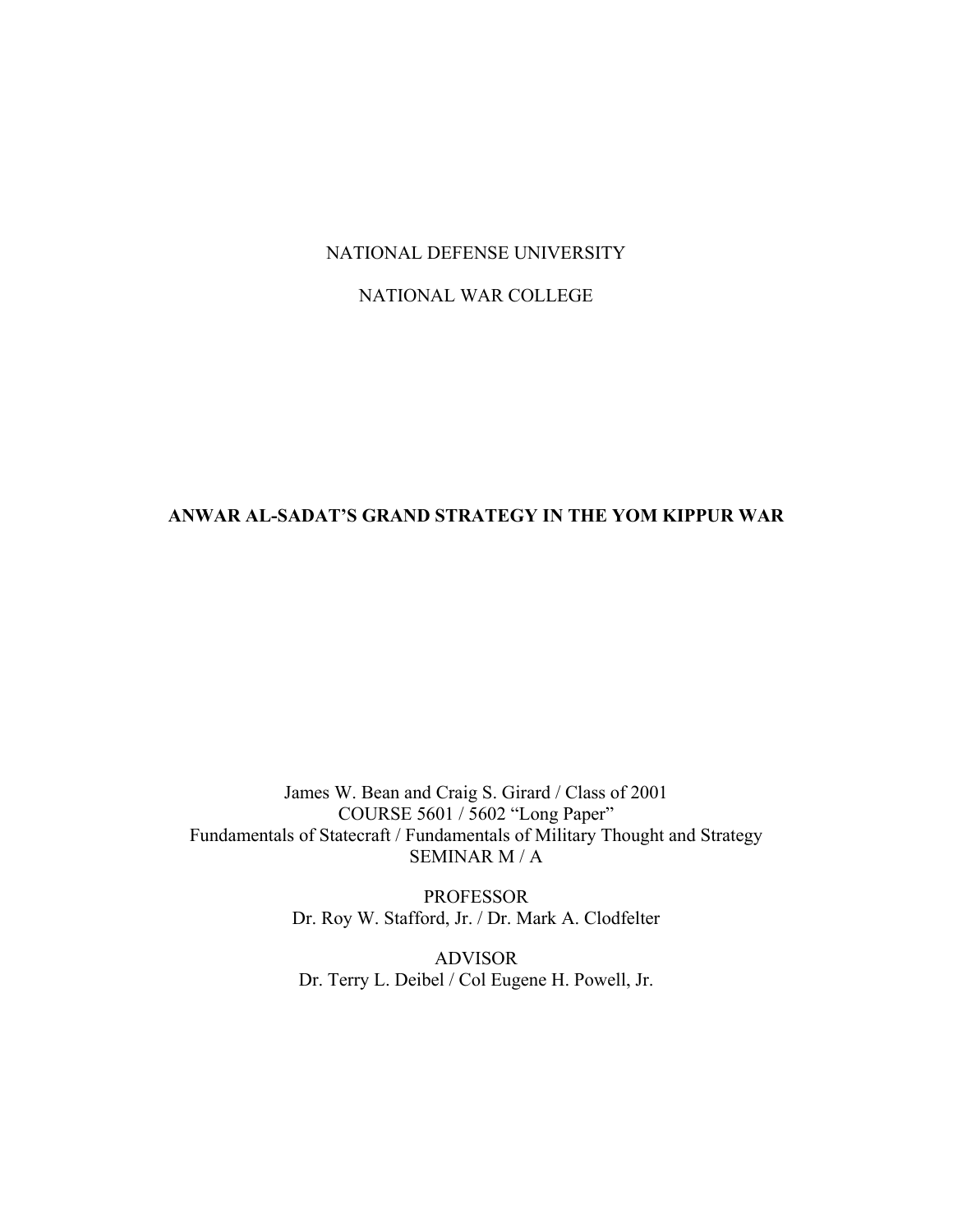| <b>Report Documentation Page</b>                                                                                                                                                                                                                                                                                                                                                                                                                                                                                                                                                                                                                                                                                                                                                                                                                                   |                             |                              |                 |                                                     | Form Approved<br>OMB No. 0704-0188                 |  |  |
|--------------------------------------------------------------------------------------------------------------------------------------------------------------------------------------------------------------------------------------------------------------------------------------------------------------------------------------------------------------------------------------------------------------------------------------------------------------------------------------------------------------------------------------------------------------------------------------------------------------------------------------------------------------------------------------------------------------------------------------------------------------------------------------------------------------------------------------------------------------------|-----------------------------|------------------------------|-----------------|-----------------------------------------------------|----------------------------------------------------|--|--|
| Public reporting burden for the collection of information is estimated to average 1 hour per response, including the time for reviewing instructions, searching existing data sources, gathering and<br>maintaining the data needed, and completing and reviewing the collection of information. Send comments regarding this burden estimate or any other aspect of this collection of information,<br>including suggestions for reducing this burden, to Washington Headquarters Services, Directorate for Information Operations and Reports, 1215 Jefferson Davis Highway, Suite 1204, Arlington<br>VA 22202-4302. Respondents should be aware that notwithstanding any other provision of law, no person shall be subject to a penalty for failing to comply with a collection of information if it<br>does not display a currently valid OMB control number. |                             |                              |                 |                                                     |                                                    |  |  |
| 1. REPORT DATE<br>2001                                                                                                                                                                                                                                                                                                                                                                                                                                                                                                                                                                                                                                                                                                                                                                                                                                             |                             | 2. REPORT TYPE               |                 | <b>3. DATES COVERED</b><br>00-00-2001 to 00-00-2001 |                                                    |  |  |
| <b>4. TITLE AND SUBTITLE</b>                                                                                                                                                                                                                                                                                                                                                                                                                                                                                                                                                                                                                                                                                                                                                                                                                                       |                             |                              |                 | 5a. CONTRACT NUMBER                                 |                                                    |  |  |
| Anwar Al-Sadat's Grand Strategy in the Yom Kippur War                                                                                                                                                                                                                                                                                                                                                                                                                                                                                                                                                                                                                                                                                                                                                                                                              |                             |                              |                 |                                                     | <b>5b. GRANT NUMBER</b>                            |  |  |
|                                                                                                                                                                                                                                                                                                                                                                                                                                                                                                                                                                                                                                                                                                                                                                                                                                                                    |                             |                              |                 |                                                     | 5c. PROGRAM ELEMENT NUMBER                         |  |  |
| 6. AUTHOR(S)                                                                                                                                                                                                                                                                                                                                                                                                                                                                                                                                                                                                                                                                                                                                                                                                                                                       |                             |                              |                 |                                                     | 5d. PROJECT NUMBER                                 |  |  |
|                                                                                                                                                                                                                                                                                                                                                                                                                                                                                                                                                                                                                                                                                                                                                                                                                                                                    |                             |                              |                 |                                                     | <b>5e. TASK NUMBER</b>                             |  |  |
|                                                                                                                                                                                                                                                                                                                                                                                                                                                                                                                                                                                                                                                                                                                                                                                                                                                                    |                             |                              |                 |                                                     | <b>5f. WORK UNIT NUMBER</b>                        |  |  |
| 7. PERFORMING ORGANIZATION NAME(S) AND ADDRESS(ES)<br>National War College, 300 5th Avenue, Fort Lesley J.<br>McNair, Washington, DC, 20319-6000                                                                                                                                                                                                                                                                                                                                                                                                                                                                                                                                                                                                                                                                                                                   |                             |                              |                 |                                                     | 8. PERFORMING ORGANIZATION<br><b>REPORT NUMBER</b> |  |  |
| 9. SPONSORING/MONITORING AGENCY NAME(S) AND ADDRESS(ES)                                                                                                                                                                                                                                                                                                                                                                                                                                                                                                                                                                                                                                                                                                                                                                                                            |                             |                              |                 |                                                     | 10. SPONSOR/MONITOR'S ACRONYM(S)                   |  |  |
|                                                                                                                                                                                                                                                                                                                                                                                                                                                                                                                                                                                                                                                                                                                                                                                                                                                                    |                             |                              |                 |                                                     | 11. SPONSOR/MONITOR'S REPORT<br>NUMBER(S)          |  |  |
| 12. DISTRIBUTION/AVAILABILITY STATEMENT<br>Approved for public release; distribution unlimited                                                                                                                                                                                                                                                                                                                                                                                                                                                                                                                                                                                                                                                                                                                                                                     |                             |                              |                 |                                                     |                                                    |  |  |
| <b>13. SUPPLEMENTARY NOTES</b>                                                                                                                                                                                                                                                                                                                                                                                                                                                                                                                                                                                                                                                                                                                                                                                                                                     |                             |                              |                 |                                                     |                                                    |  |  |
| 14. ABSTRACT<br>see report                                                                                                                                                                                                                                                                                                                                                                                                                                                                                                                                                                                                                                                                                                                                                                                                                                         |                             |                              |                 |                                                     |                                                    |  |  |
| <b>15. SUBJECT TERMS</b>                                                                                                                                                                                                                                                                                                                                                                                                                                                                                                                                                                                                                                                                                                                                                                                                                                           |                             |                              |                 |                                                     |                                                    |  |  |
| <b>16. SECURITY CLASSIFICATION OF:</b>                                                                                                                                                                                                                                                                                                                                                                                                                                                                                                                                                                                                                                                                                                                                                                                                                             | 17. LIMITATION OF           | 18. NUMBER                   | 19a. NAME OF    |                                                     |                                                    |  |  |
| a. REPORT<br>unclassified                                                                                                                                                                                                                                                                                                                                                                                                                                                                                                                                                                                                                                                                                                                                                                                                                                          | b. ABSTRACT<br>unclassified | c. THIS PAGE<br>unclassified | <b>ABSTRACT</b> | OF PAGES<br>20                                      | <b>RESPONSIBLE PERSON</b>                          |  |  |

| <b>Standard Form 298 (Rev. 8-98)</b> |                               |  |  |
|--------------------------------------|-------------------------------|--|--|
|                                      | Prescribed by ANSI Std Z39-18 |  |  |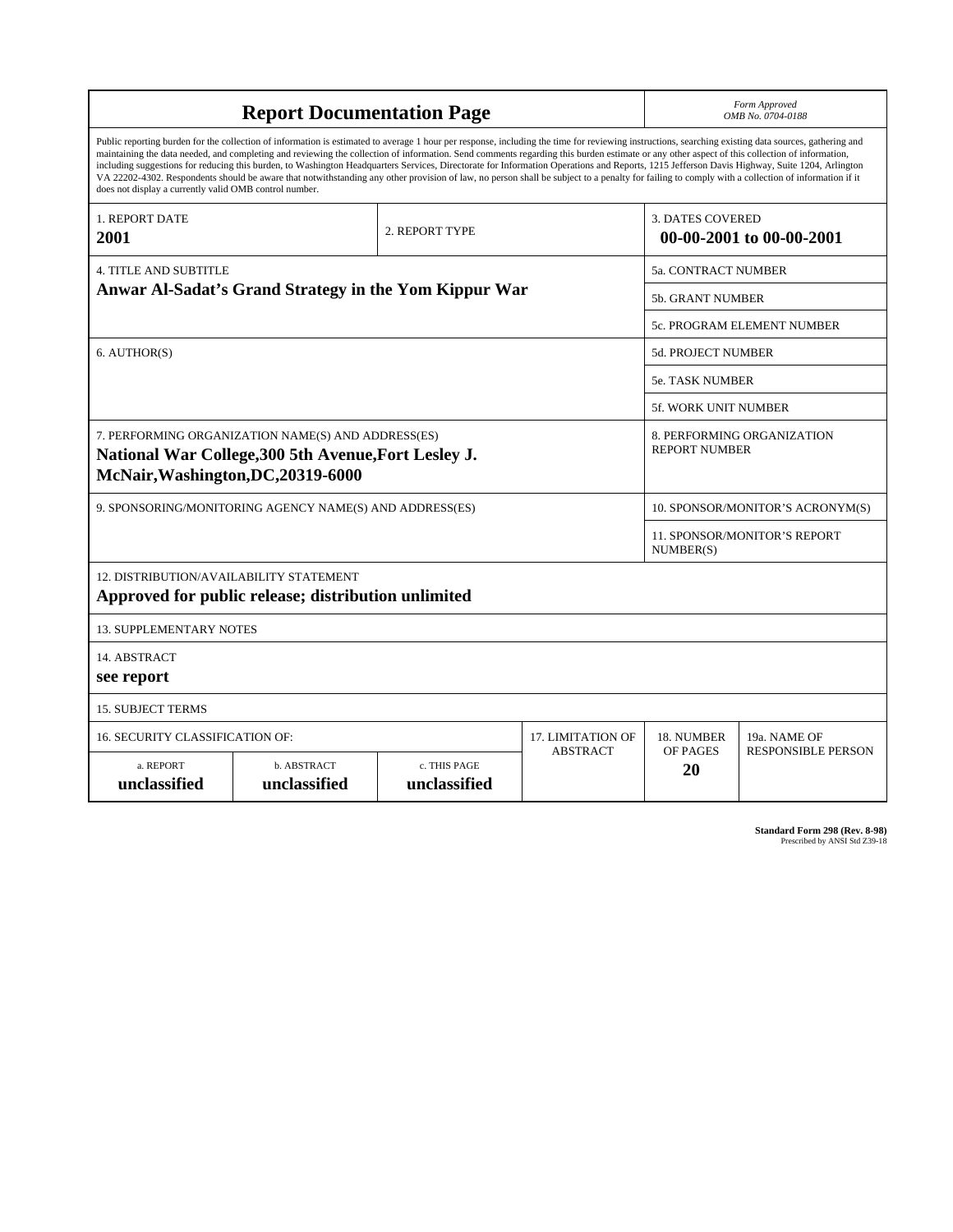#### **INTRODUCTION**

*No one starts a war—or rather, no one in his senses ought to do so—without first being clear in his mind what he intends to achieve by that war and how he intends to conduct it. The former is its political purpose; the latter its operational objective.* 

-Carl von Clausewitz<sup>1</sup>

 President Anwar al-Sadat utilized Egypt's military instrument to execute a brilliant political strategy in October 1973 to break the stalemate in the Arab-Israeli conflict and create conditions ultimately conducive to a settlement consistent with Egypt's interests. It is not in the movement of forces or clash of arms that one must seek the true significance of the 1973 war<sup>2</sup>. Sadat executed a limited war to achieve Egypt's political objective of "shaking [almost universal] belief in Israel's invincibility and Arab impotence"<sup>3</sup>, thus moving from a "no war--no peace"<sup>[4](#page-2-3)</sup> deadlock with Israel to opening the way for negotiation of an acceptable settlement of the Egyptian-Israeli conflict. His military commander planned a joint Egyptian-Syrian attack on Israel designed--realistically--not to completely defeat Israel militarily, but to demonstrate to Israel and the rest of the world that the prevailing situation was unacceptable and that Israel's military power--the foundation of that situation--was not invincible. Though the military theater of war was limited, the political theater of war was total, and included the two world superpowers--the United States and the Soviet Union.

<span id="page-2-0"></span><sup>&</sup>lt;sup>1</sup> Carl von Clausewitz, *On War*, ed. and trans. Michael Howard and Peter Paret (Princeton: Princeton University Press, First Princeton Paperback, 1989), 579.

<span id="page-2-1"></span><sup>2</sup> Major-General D.K. Palit, *Return to Sinai* (Salisbury, GB: Compton Russell Ltd., 1974), 171.

<span id="page-2-2"></span><sup>3</sup> Henry Kissinger, "Why We Were Surprised." *Years of Upheaval*. (Boston: Little, Brown, Inc., 1982), 459.

<span id="page-2-3"></span><sup>4</sup> Palit, *Return to Sinai*, 28.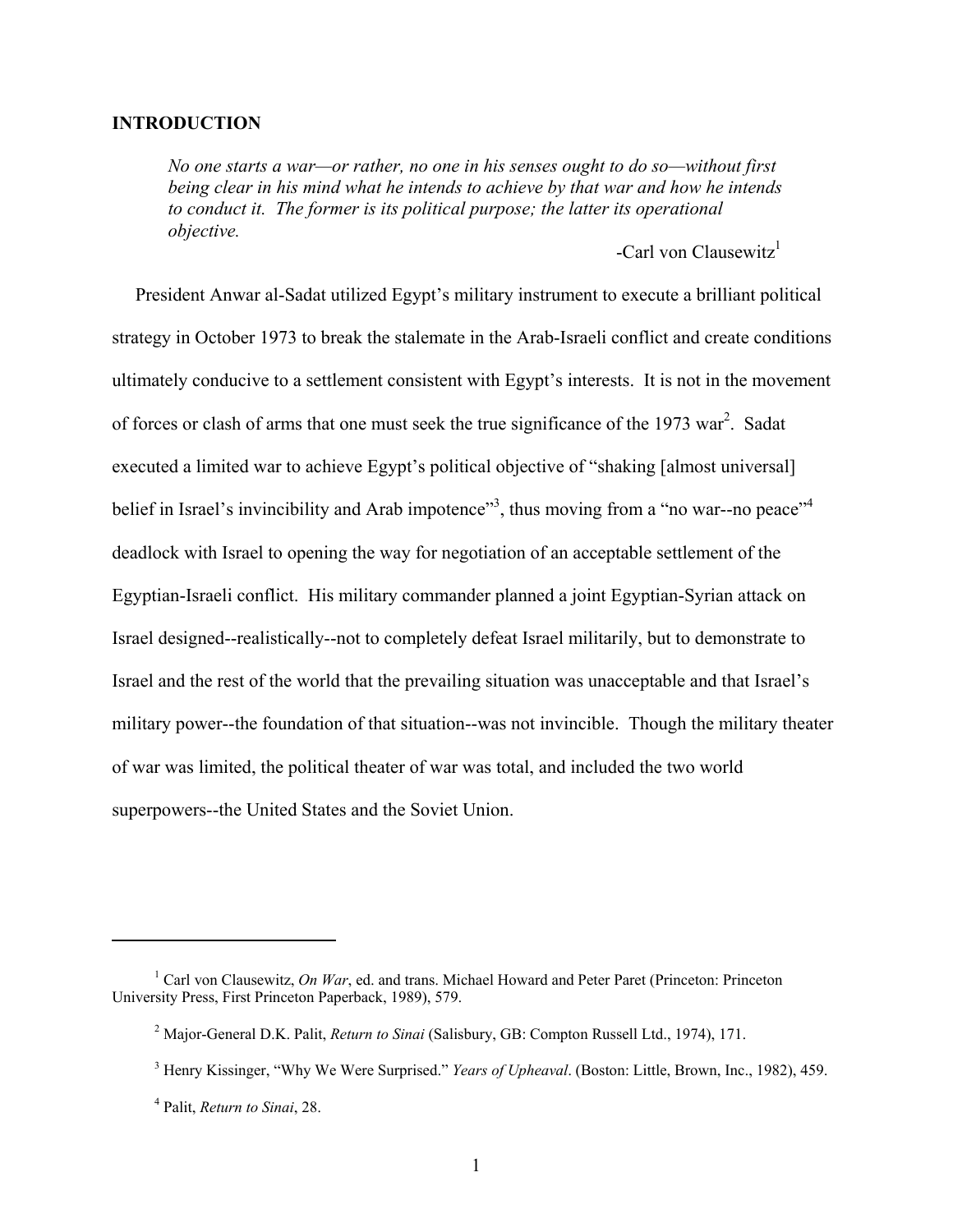#### **CONFLICT BACKGROUND**

*The political object is the goal, war is the means of reaching it, and means can never be considered in isolation from their purpose.*   $\text{Carl von Clausewitz}^5$ 

 The Middle East possesses an incredible amount of religious, ethnic, geographic, cultural, economic, historical, and ideological diversity. It has long served as a geostrategic gateway between the major civilizations of Europe, Asia, and Africa. The Middle East also has a long history of cultural and religious conflict, and, in the modern era, political instability and violence. The sovereignty of states and peoples' right to exist are threatened by neighbor states on a daily basis. These factors have a significant impact on political and military alignments throughout the region.

 Conflict over territory and the quest for political and spiritual influence has shaped the region. Territorial competition has involved numerous issues, including competing claims to religious sites, vital resources (particularly water and oil), trade routes and commerce centers, geostrategic locations, and cultural homelands. Rivalries have involved various religions (Judaism, Christianity, and Islam) as well as their political manifestations (Zionism and Islamic fundamentalism); political and economic ideologies (nationalism, pan-Arabism, socialism, and democracy); and family, clan, tribal and ethnic competition.

 The roots of the Arab-Israeli dispute are in the contesting foundations of modern Zionist and Arab nationalisms. Much of this conflict centers on competing claims to religious and cultural homelands between Jews and Muslims, military control of strategic territory, existential threats to the Israeli state, and the pursuit of self-determination by the Palestinian people.

<span id="page-3-0"></span><sup>5</sup> Clausewitz, *On* War, 87.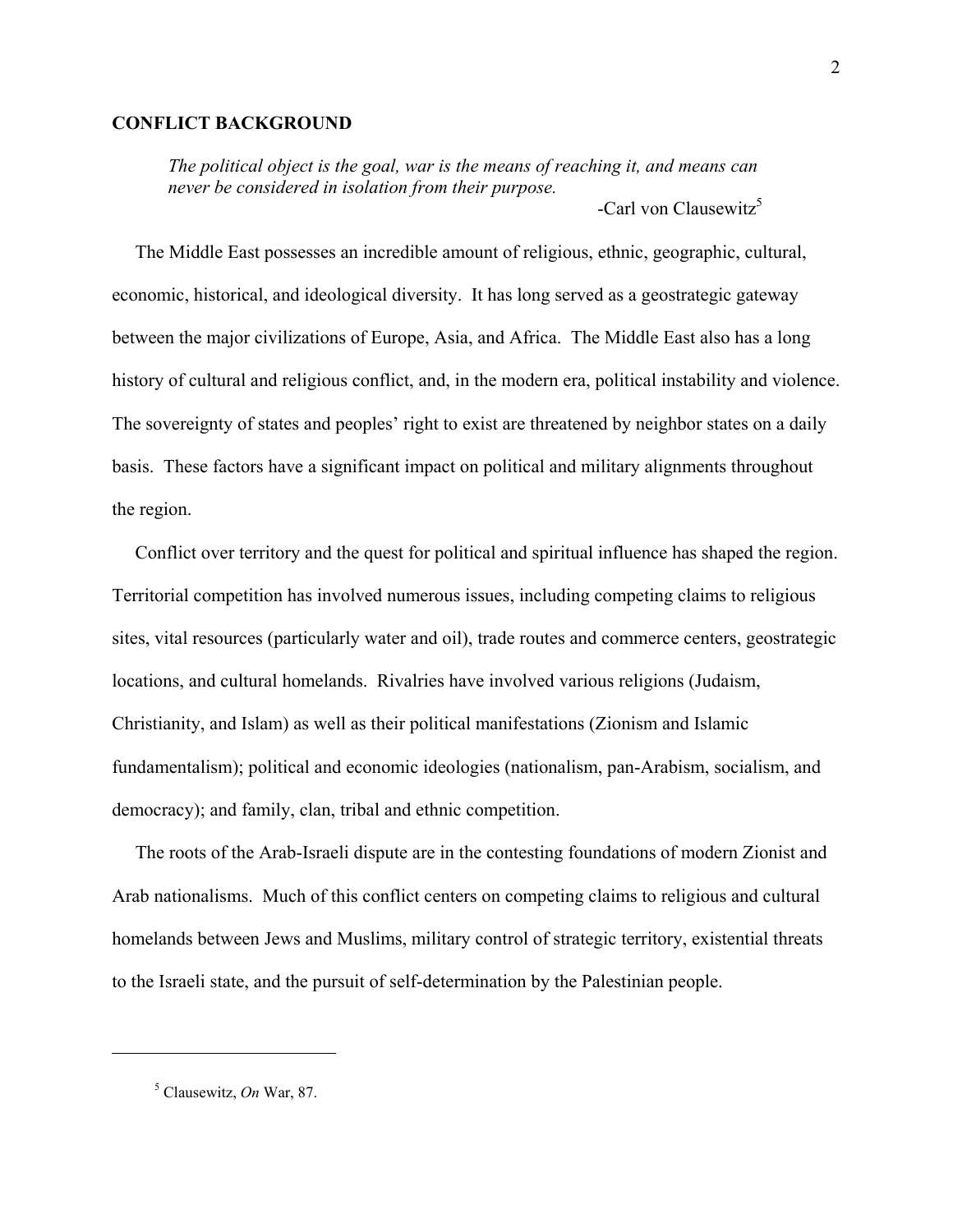By 1973 the conflict had already erupted into major Arab-Israeli wars in 1948, 1956, and 1967. During the Six Day War of 1967, Israel seized the Sinai Peninsula (including the east bank of the Suez Canal) and the Gaza Strip from Egypt, the West Bank from Jordan, and the Golan Heights from Syria, dramatically changing the geostrategic environment of the region. The Arabs were psychologically, politically, and militarily defeated; they believed they had been humiliated and dishonored. On 22 November 1967, the United Nations Security Council passed Resolution 242, primarily calling for the withdrawal of Israeli forces from occupied territories in exchange for mutual recognition of all states' right to exist.

 At the Khartoum summit in August 1967, shortly after the Six Day War, Arab leaders agreed that nothing less than the complete return of all the occupied territories would be acceptable. They took the hard-line position that until the occupied territories were returned there would be no negotiations with Israel, no recognition of Israel, and no peace with Israel--essentially establishing "unconditional surrender" conditions that the Israelis would never accept.

 The Middle East was also an arena in which the United States and the Soviet Union competed to establish client states and project influence, and the region was significantly affected by the geopolitical dictates of the Cold War competition between the two superpowers. The Soviet Union was the principal supplier of aid and arms to Egypt and Syria. The United States supplied frontline military equipment and substantial economic assistance to Israel. Improving relations between the superpowers--détente--made both countries reluctant to invite superpower confrontation in the Middle East or anywhere else. Neither superpower thus saw it to its advantage to jeopardize its improved relations with the other by trying to break the impasse between Egypt and Israel. Essentially, the United States would not allow Israel to be defeated militarily in the Arab-Israeli conflict, the Soviet Union would not allow Egypt to be defeated,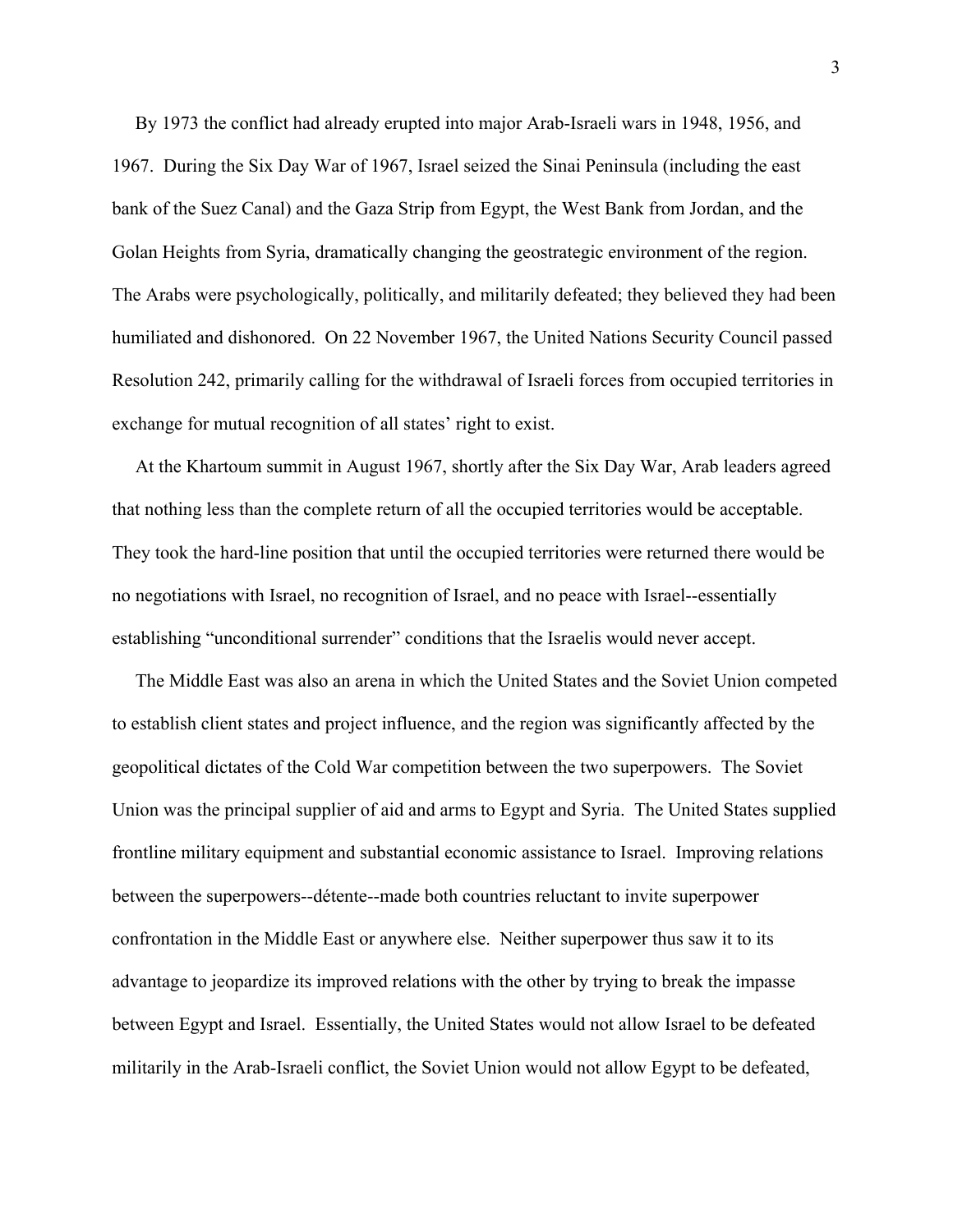and neither wanted the conflict to escalate in such a way that they might be drawn in directly. Both superpowers, content with their improved Cold War relations since 1970, thus saw the situation in the Middle East as acceptable.

 Israel was content with its position in the wake of its overwhelming victory in the 1967 Six Day War--its territorial acquisitions greatly improved its security posture--and it accordingly sought to put off any decisions that might alter this situation for as long as possible. It was therefore in Israel's best interest to avoid concluding a formal settlement, giving up any territory, withdrawing, or making any other concessions to Egypt, Syria or Jordan. The Israelis worked to maintain the status quo by repressing the Arabs militarily, politically, and psychologically. Although Israel indicated a willingness to comply with its own interpretation of the terms of United Nations Security Council Resolution 242, it continued to develop and militarize the occupied territories, and declared the Golan Heights "nonnegotiable"--which further infuriated the Arab states.

### **SADAT'S POLITICAL OBJECTIVES**

*…even the ultimate outcome of a war is not always to be regarded as final. The defeated state often considers the outcome merely as a transitory evil, for which a remedy may still be found in political conditions at some later date.* 

-Carl von Clausewitz<sup>6</sup>

 Anwar al-Sadat became President of Egypt upon the death of President Nasser in September 1970, at a time of intense and competing diplomatic, political and economic pressures. His stated foremost objectives were to recover all Arab territory occupied by Israel following the

<span id="page-5-0"></span><sup>6</sup> Clausewitz, *On* War, 80.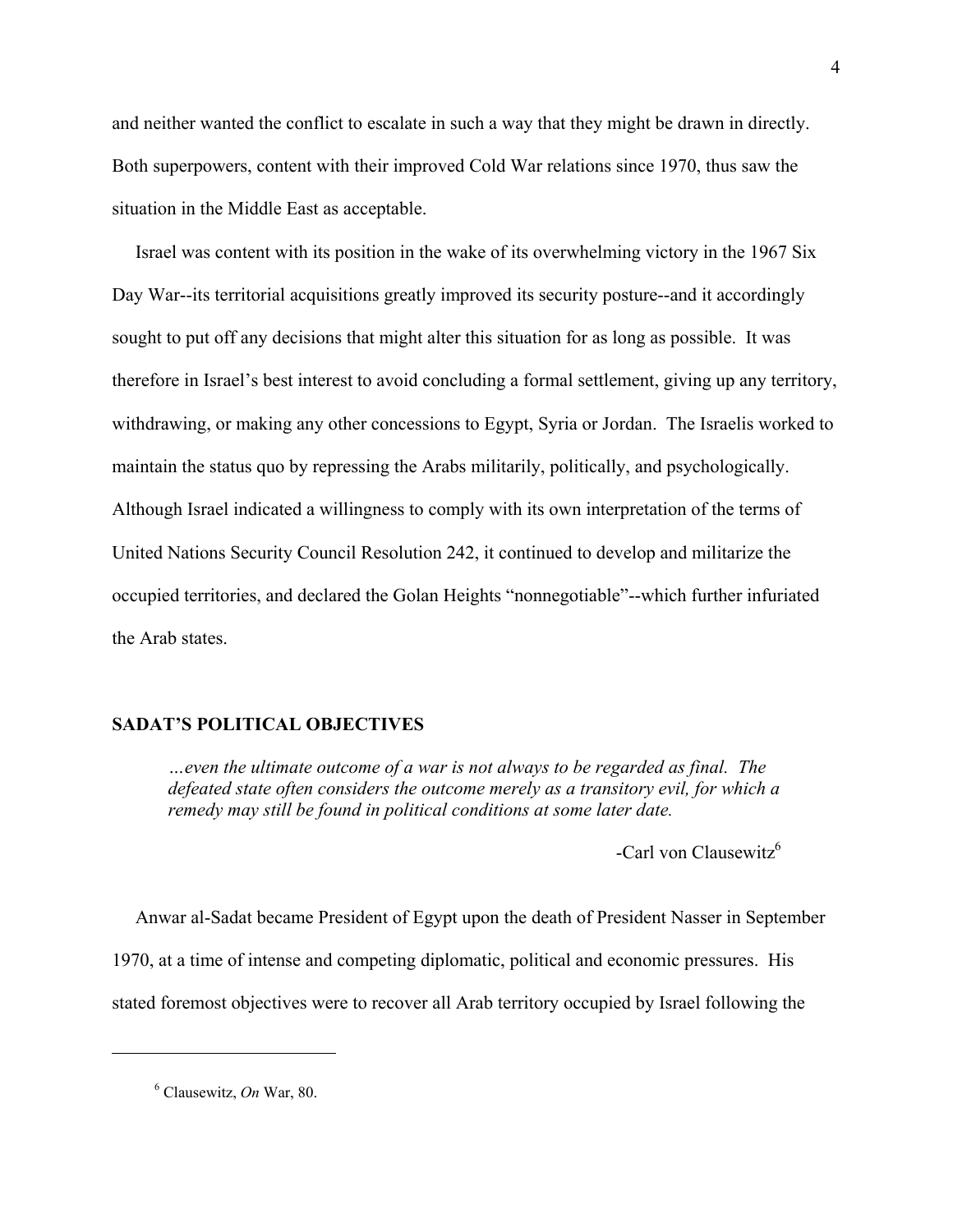1967 war and to achieve a just, peaceful solution to the Arab-Israeli conflict. Sadat was willing to exhaust international diplomacy to achieve these ends, but he suspected from the outset that war ultimately would be required. Thus while exploring peace, Sadat simultaneously began to prepare for limited war.

 From the perspective of diplomacy, Sadat came to believe that he needed to create a sense of crisis and alter the balance of power in the Middle East in Egypt's favor. He sought to broaden international support for the Arab cause and to strengthen Egypt's relations with third countries in order to bring additional political, diplomatic, and economic pressures to bear on Israel. Specifically, Sadat wanted to persuade Washington to use its influence with Israel, to build coalition support among the Arab countries and African nations, and to gain the support of the United Nations. He also sought to convince Arab oil producers to employ an oil embargo as a political weapon, i.e., to cut production and raise oil prices to bring international pressure on Israel to settle the conflict.

 Given the military defeats in the previous Arab-Israeli wars, Sadat was also desperate to identify a theory of victory for Egypt. Honor and dignity have a pre-eminent place in both the Arab culture and the Muslim religion, and the Arab combatants were deeply humiliated and shamed by the outcome of the Six Day War. A repeat of the 1967 tragedy, he recognized, would be disastrous. Sadat recognized the importance of establishing Egypt as a credible military force in the region if he were to achieve his objectives. He thus saw victory in a limited war as the way to overcome the humiliation Arab states suffered in 1967, to restore Arab honor, and to be able to deal with Israel, the United States and the Soviet Union from a position of strength. In contemplating the next war, Sadat wrote: "First to go would be the humiliation we had endured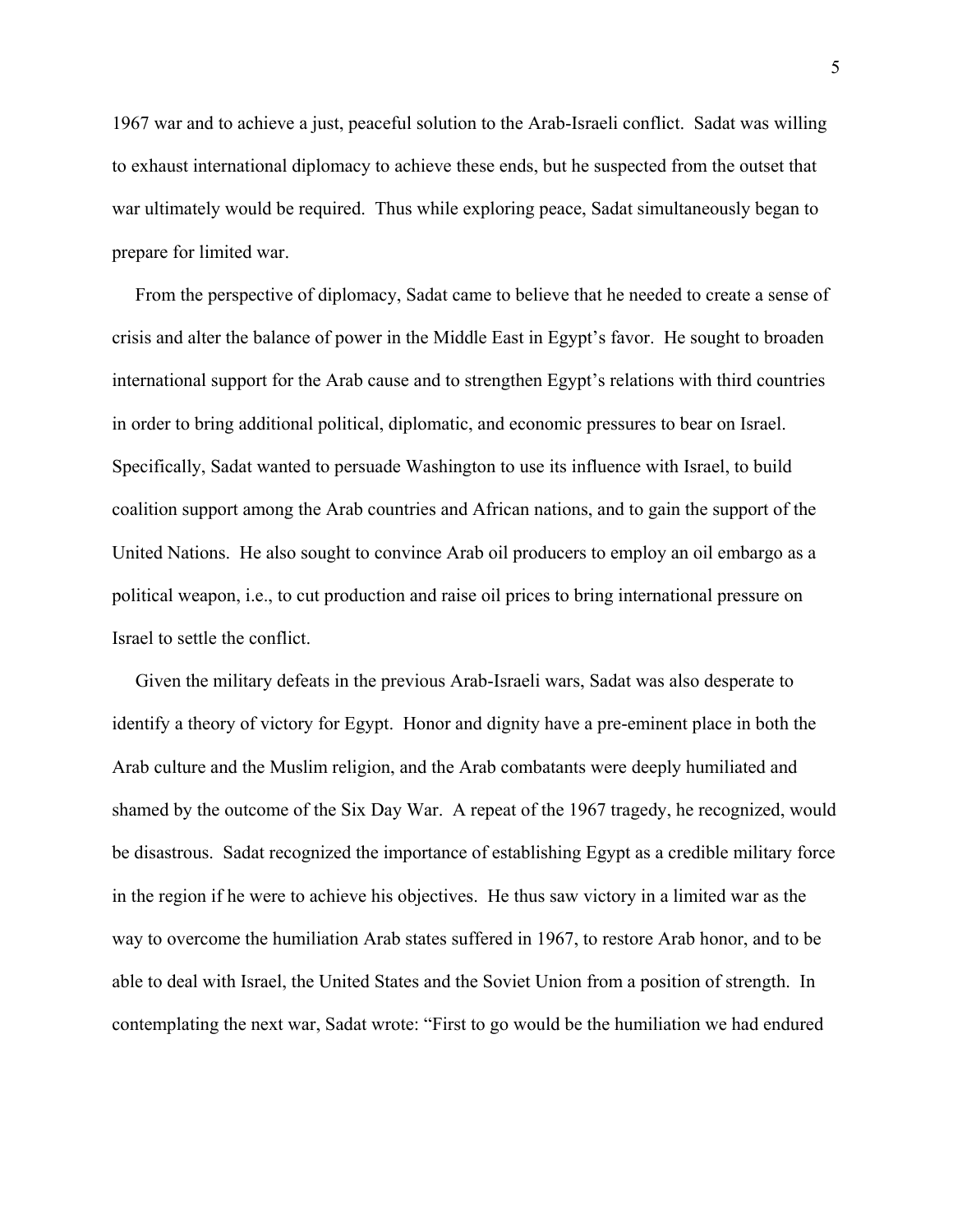since the 1967 defeat; for, to cross into Sinai and hold on to any territory recaptured would restore our self-confidence."

### **SADAT'S ASSUMPTIONS AND CONSTRAINTS**

 Frustrated by the lack of diplomatic progress, Sadat recognized that he had only limited time to prevent the collapse of his regime by reversing severe domestic, political, and economic deterioration. As 1971 and "the year of decision" came to a close with no action from the government, the Egyptian people expressed their dissatisfaction with the pace of progress by student rioting in Cairo and unrest among professionals and union leaders. Whether Egypt's socio-political structure could long survive the strains of "no war--no peace" was increasingly doubtful.

 Sadat would need to expend great effort and increasingly scarce resources to prepare the country for war. The Egyptian economy could not indefinitely bear the staggering burden of military mobilization. The continuing loss of Suez Canal revenue was a mortal economic threat to Egypt; Israeli occupation of the east bank of the Canal made it useless to Egypt, a major blow to an economy heavily dependent on the Canal's tolls. Time became critical. Sadat could not afford another year of failure--he would probably fall. He had no alternative but to use force to restart negotiations with Israel, reopen the Suez Canal, and win over public opinion.

 Détente was eroding Sadat's ability to capitalize upon superpower rivalry to obtain a settlement with Israel acceptable to Egypt. In a show of Egypt's strength and will--when the Soviet Union would not provide the offensive weapons Sadat calculated he needed for military victory--he ordered the departure of all Soviet advisors and military personnel in July 1972. He

 $\overline{a}$ 

<span id="page-7-0"></span><sup>7</sup> Anwar al-Sadat, *In Search of Identity*, (New York: Harper & Row, 1978), 244.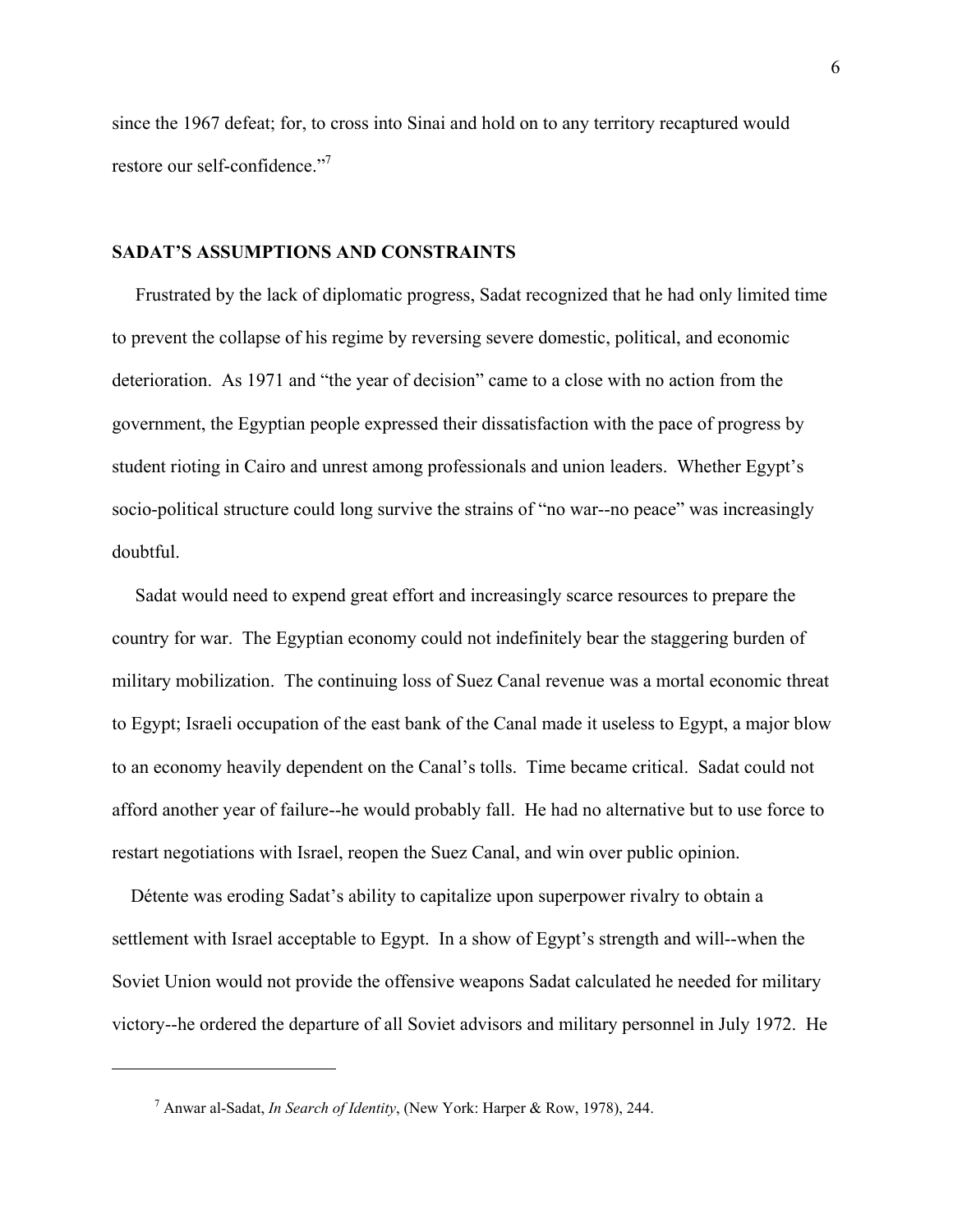was telling the world that he, not Moscow, spoke for Egypt. He continued relations with Moscow because he recognized it was, realistically, his only potential source for the offensive arms and training he needed. He also extended Soviet access to Egyptian maritime facilities as an incentive after the expulsions. In February 1973, the Soviets capitulated and agreed to start the long delayed flow of offensive arms rather than lose their foothold in the Middle East.

 Sadat believed the passivity of the superpowers would have to be transformed into active pressure against Israel. The Soviet Union, however, was only willing to support diplomatic or political actions. Sadat thus reasoned that the United States was the key because of the leverage it derived from Israeli dependence on it for economic aid and military assistance. His ultimate goal thus became to spark a diplomatic revolution, to move Egypt from the Soviet to the American camp--aligning Egypt with the only superpower that he believed could influence Israel and the Middle East to the benefit of the Arab world.

 Sadat's expectations for an immediate political solution were low, however, and he became increasingly convinced that near-term peaceful change was unlikely. Six years of unsuccessful diplomacy had passed since the United Nations Security Council unanimously adopted Resolution 242, requiring Israel to vacate occupied territories in return for Arab recognition of Israel, and it was hoped, attain peace in the Middle East. Sadat had generated an unprecedented degree of genuine Arab solidarity; Iraqis, Jordanians, Saudis, Moroccans, Syrians, Kuwaitis, Algerians, Tunisians and Sudanese all offered support in some way to his cause. He now worked to forge this support into a cohesive political force that would support him no matter what. He was equally successful wooing African and non-aligned third-world countries, as evidenced by the fact that most states in Sub-Saharan Africa severed relations with Israel, and the majority of Third world nations supported the Arab position during the Yom Kippur War.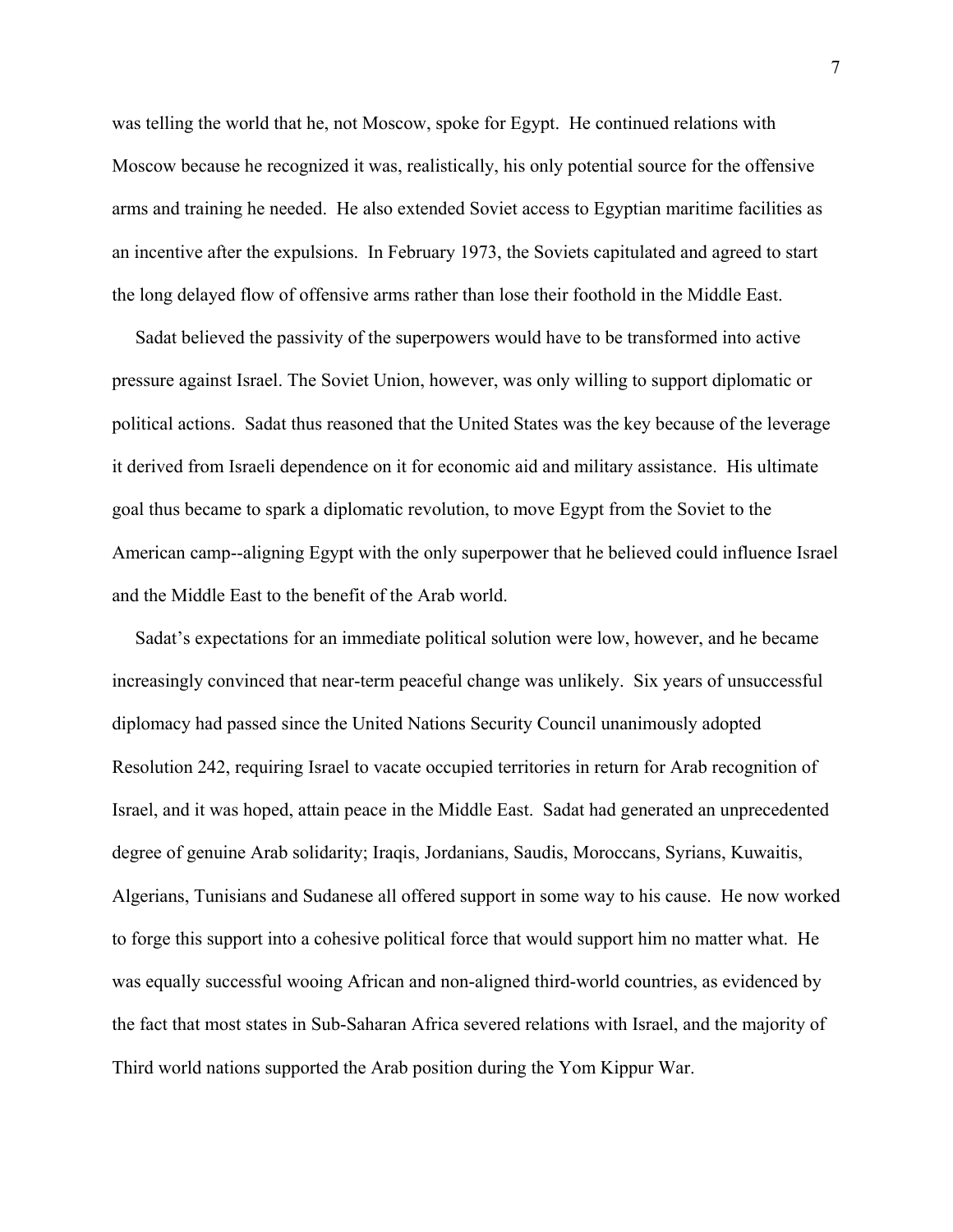In view of the international and domestic political realities and time pressures, Sadat became convinced that a resumption of hostilities was the only way to resolve the current impasse. Convinced that he had exhausted his diplomatic options, Sadat recommended war to his cabinet. "From the day I took office on President Nasser's death, I knew I would have to fight,"<sup>8</sup> Sadat told students in a speech at Alexandria University seven months after the war. He had concluded that the United States (or anybody else) would not break the deadlock in the Middle East if Egypt did not take military action.

 Sadat decided that achieving his political objectives required a limited military operation sufficient to spark an international crisis that would raise the prospect of a superpower confrontation and thereby directly engage the United States and the Soviet Union in resolution of the larger conflict on terms acceptable to Egypt. He rejected both a full-blown offensive and intensifying the on-again off-again, limited military operations Egypt had conducted from 1968- 1970. The latter had proven ineffective. Both would impose too great a strain on Egypt's armed forces and failing economy, and almost certainly would require time Sadat believed he did not have.

 Sadat was convinced he could achieve his political objectives and change the entire situation in the Middle East simply by retaking and holding a portion of the Sinai. Such an operation, limited though it would be, would be enough to shatter the almost universal assumption of Israeli military superiority and to restore Arab self-respect and self-confidence. This, Sadat presumed, would enable the Egyptians to reengage in peace negotiations in a much stronger position, and raise sufficient concern on the part of Washington and Moscow that the United States would be

<span id="page-9-0"></span><sup>8</sup> The Insight Team of the London *Sunday* Times, "Sadat Decides on War," Chapter 3 in *The Yom Kippur*  War, (New York: Doubleday & Co., Inc., 1974), 46.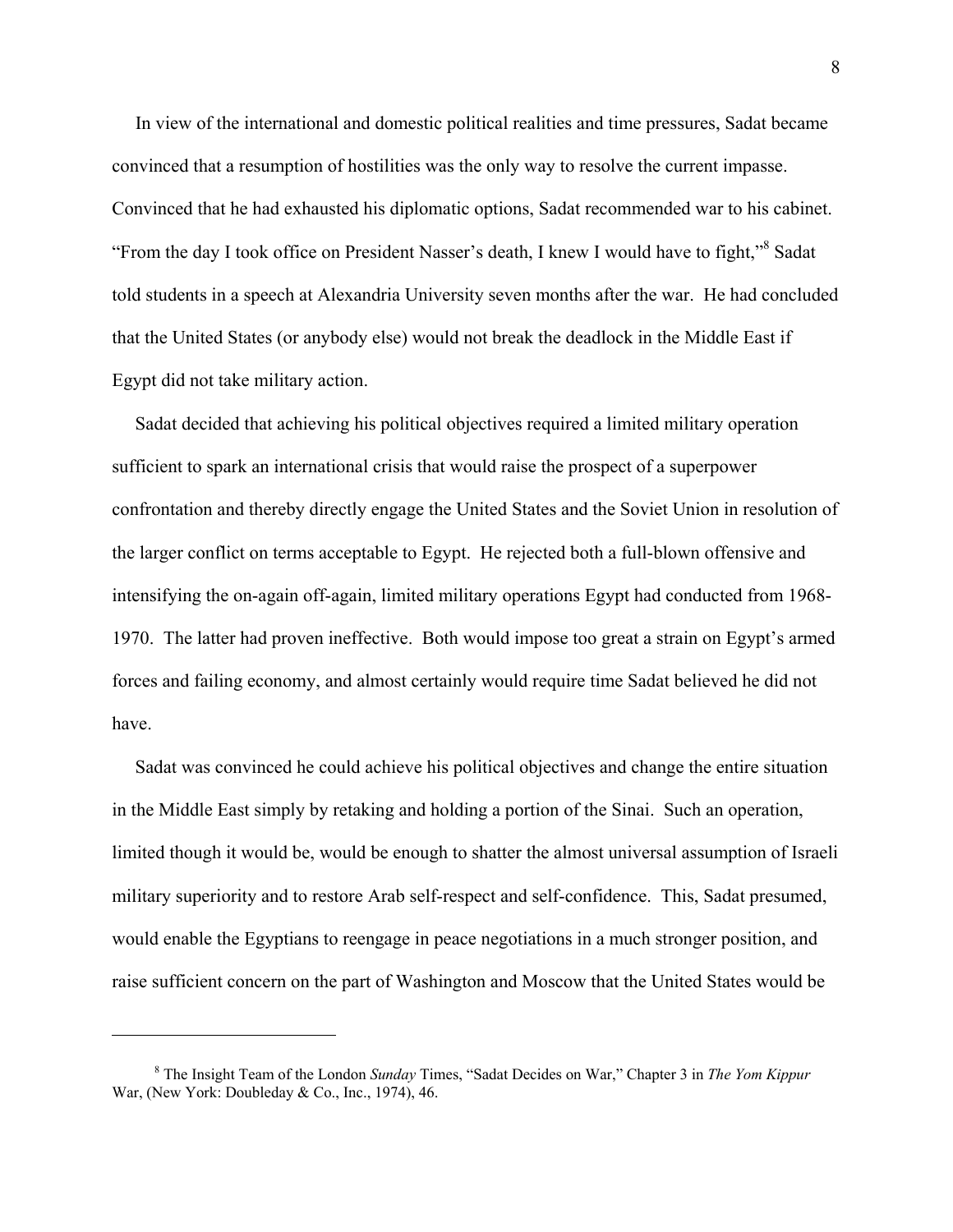compelled to pressure Israel to accept a settlement satisfactory to the Arabs. Such a victory would also, and not coincidentally, firmly reestablish Egypt as the preeminent Arab power in the Middle East.

 Sadat did not articulate precisely how such a limited military operation would produce his objectives. He was probably correct that even a limited Arab military victory would undercut Israel's overweening military self-confidence, at least to some degree in the short term. However, he does not appear to have thought through why a limited Egyptian military victory, Israel's attendant loss of confidence in the IDF, or one more war between their client states would be of sufficient gravity to provoke a possible confrontation between the United States and the Soviet Union. Nor did he identify exactly what in this turn of events would cause Washington to abandon its virtually unconditional support for Israel and weigh-in on Egypt's behalf in resumed peace negotiations. Sadat may have simply taken it for granted that all of this would inevitably occur as a result of renewed fighting and the shock of an Arab military victory, no matter how limited. More likely, he believed he simply had no alternative. The changes in the thinking of the United States and the Soviet Union he needed to attain his overarching political objectives were clear. Since a limited military offensive was the only untried course of action left, and time was running out, he appears to have invested in it all hope for achieving those changes.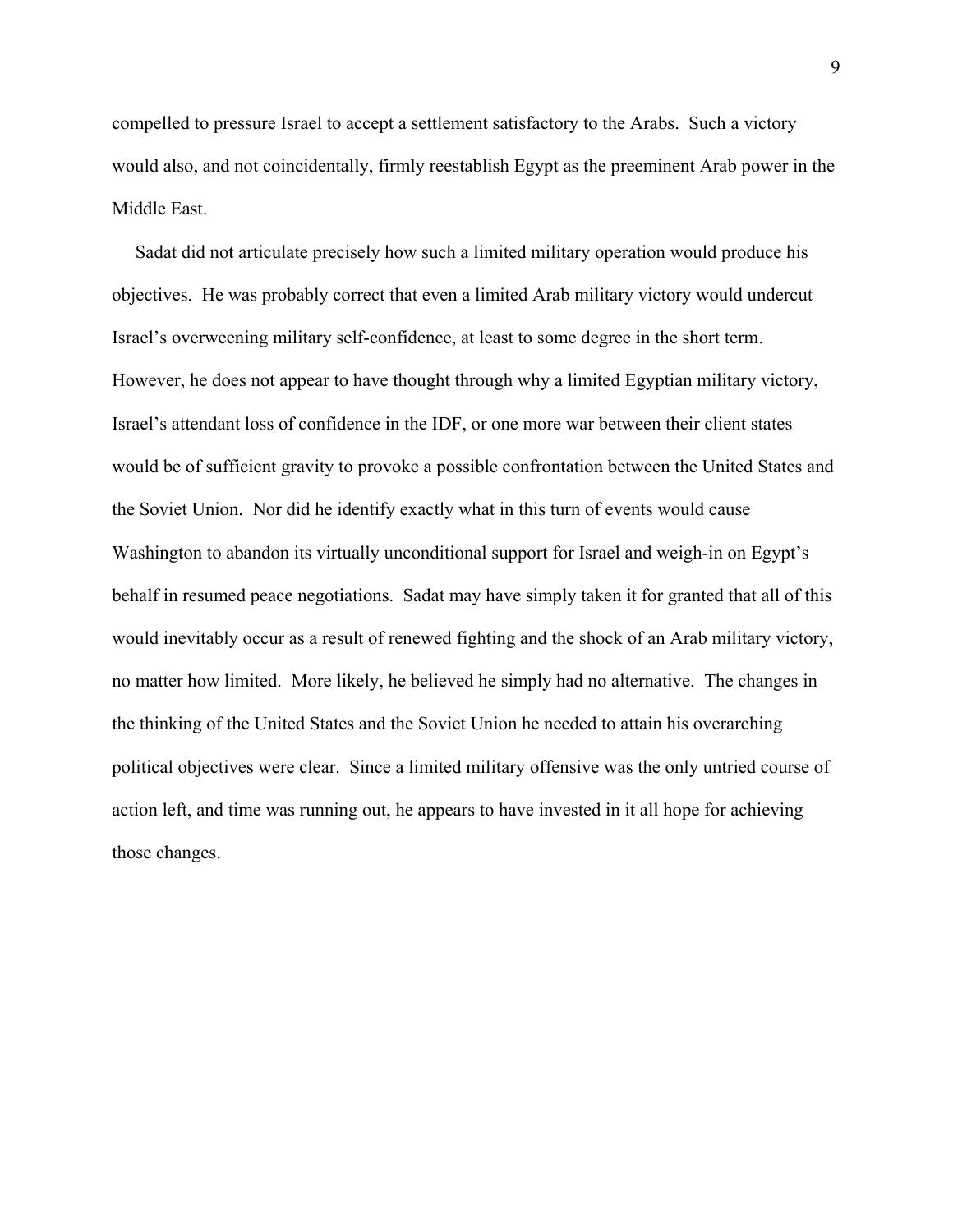#### **CAMPAIGN EXECUTION AND EVALUATION**

*Either you can change the facts and consequently our perceptions will naturally change with regard to a solution, or you can't change the facts, in which case solutions other than the ones you are offering will have to be found to suit your circumstance… I'm certainly not asking Sadat to change the military situation. If he tries that, Israel will win once again and more so than in 1967.* 

-Henry Kissinger<sup>[9](#page-11-0)</sup>

 Sadat's conclusion that a limited military victory in the Sinai was the appropriate instrument for achieving his objectives was predicated on his accurate assessment of his own and Israel's centers of gravity. He believed Israel's critical center of gravity was its firm belief in its military superiority, if not invincibility, and in Arab military impotence--beliefs shared for the most part by the United States, the Soviet Union, and virtually everyone else, including most Arab states. Sadat understood that military strength was the foundation of Israel's security doctrine, which sought to intimidate Arab states into believing that resistance was futile and that they accordingly should acquiesce in the status quo, i.e., Israeli occupation of the Sinai and the Golan Heights as security buffer zones. (By August 1973 Israel had indeed concluded it had achieved a fait accompli on its own terms in this respect, and that a formal peace was not only unnecessary but could be detrimental to the situation it was trying to preserve.<sup>10</sup>)

 Sadat correctly identified the source of Israel's military prowess and its concomitant sense of superiority--and thus its *concrete* center of gravity--as the Israeli Defense Forces (IDF), at the time widely regarded as one of the most innovative and effective military forces in the world. He rightly recognized that his own center of gravity--indeed the center of gravity for most of the

 $\overline{a}$ 

<span id="page-11-0"></span><sup>9</sup> Mohammad Abdel Gahni El-Gamasy, *The October War*, (Cairo: American University in Cairo Press, 1993), 176.

<span id="page-11-1"></span><sup>10</sup> El-Gamasy, *The October War*, 184.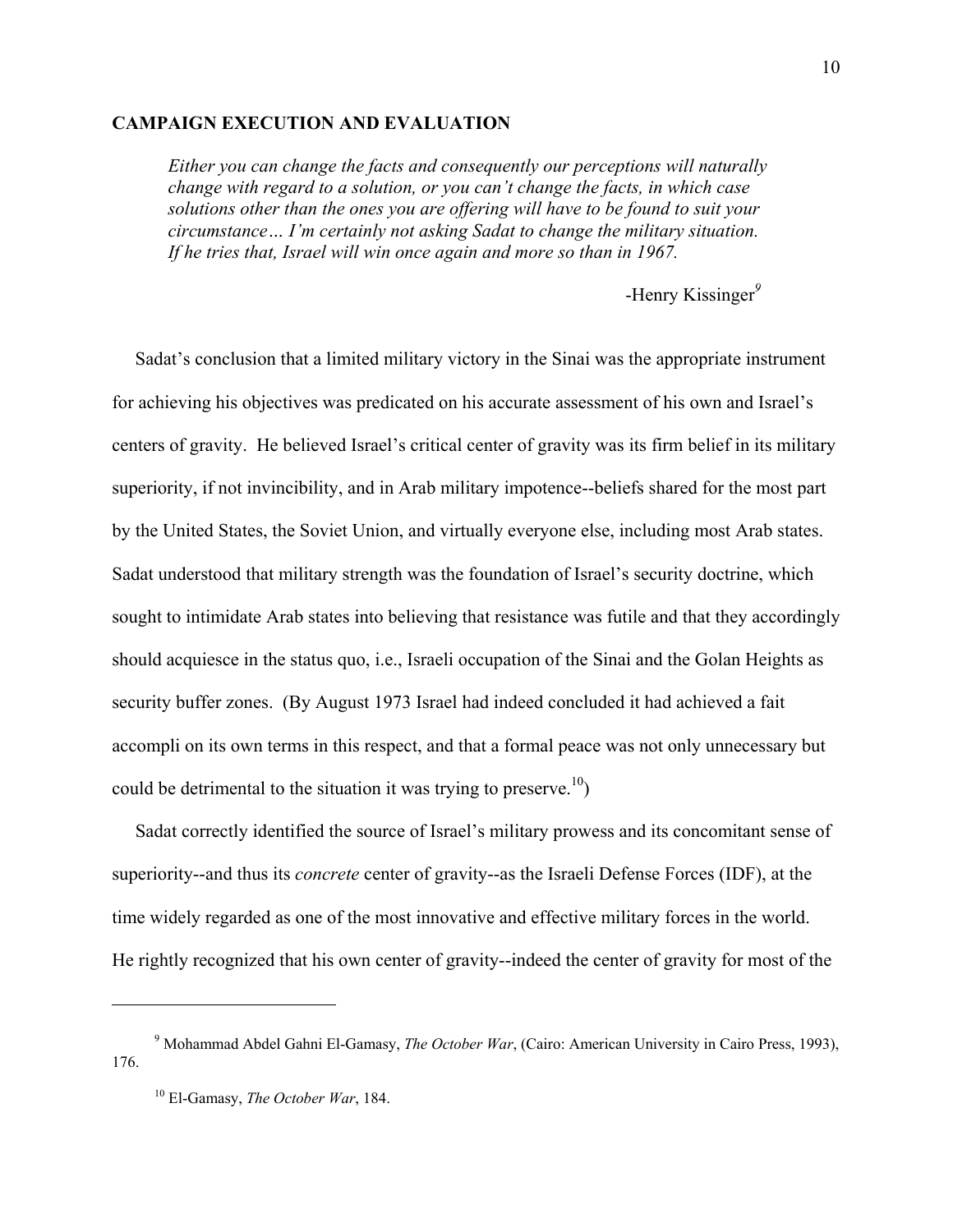Arab world--was the absence of confidence in Arab armed forces, compounded by the armed forces' related lack of confidence in themselves. Thus, his concrete center of gravity, like Israel's, was his own military force.

 Sadat and his armed forces commander, General Ahmed Ismail, believed that an Egyptian military operation that regained and successfully held even a small portion of the Sinai, and that inflicted heavy human and materiel losses on the IDF, would amount to a significant military defeat for the Israelis. This, they were convinced, would shatter Israel's unquestioned confidence in its military forces, and thus its security doctrine, and at the same time would dramatically increase Arab confidence in Egypt's armed forces as well as those forces' confidence in themselves. To buttress that confidence prior to the operation and to improve their chances for success, Sadat and Ismail took steps to convince Egyptian forces that war was inevitable and to boost their faith in their arms. Most importantly, they obtained up-to-date Soviet weapons systems (such as the Sagger anti-tank missile), and intensified training and exercises.

 To attack Israel's center of gravity, Ismail devised a plan whose objective was to cross the Suez Canal, breach the Israel's Bar Lev defense line, and consolidate a defensible foothold on the canal's eastern bank. A number of key assumptions about each side's strengths and vulnerabilities shaped his proposal. The IDF enjoyed the basic advantages of a defensive system based on a water obstacle, comprised of fortified defensive installations and available, though at least initially limited, armored and mechanized infantry reinforcements. Israel also possessed overwhelming air superiority, would not hesitate to launch a pre-emptive strike if it concluded an attack was imminent (as it had done in 1967), and could count on immediate and extensive American assistance in the form of military materiel.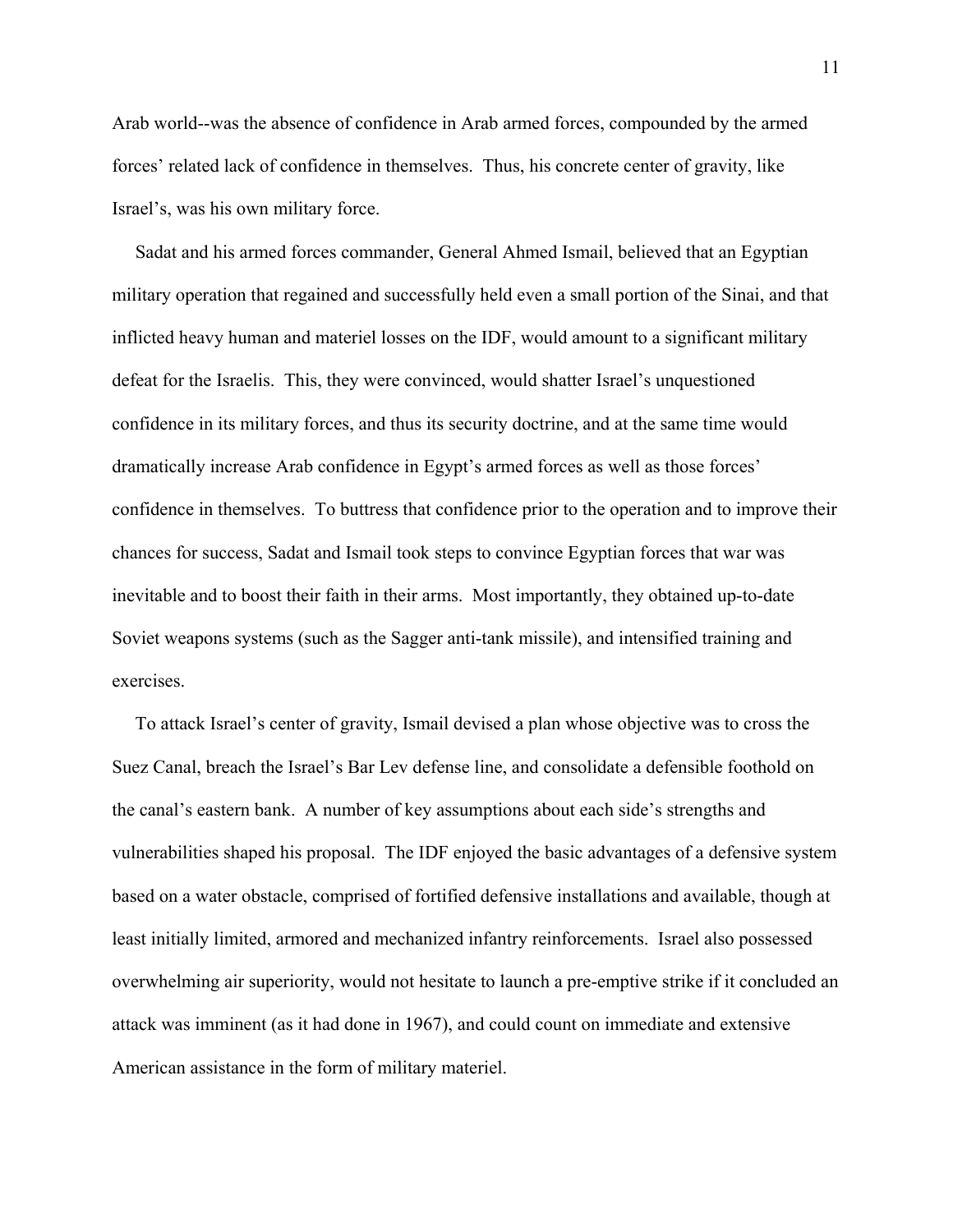Ismail assumed at the same time, however, that Israel was vulnerable in several crucial respects. Confident of its military ability to deter Arab aggression, Israel underestimated Arab military capability and would not believe the Egyptians could successfully cross the Canal and breach the Bar Lev Line; there were thus only limited IDF forces to cover and, at the outset, reinforce an extended front. Also, Israel was dependent on extended lines of communication in the Sinai. More important, the Israeli public was very sensitive to and would not tolerate excessive manpower losses, which, if they occurred, would influence Israel's subsequent course of action. Ismail understood that Israel's greatest vulnerability, however, was the IDF's dependency on mobilization to bring its normally small regular forces up to fighting strength, which was costly in terms of both time and money.

 Ismail developed a plan that he was confident would overcome each of Israel's advantages and exploit its vulnerabilities in detail. He proposed an operation to establish five bridgeheads, ten to fifteen kilometers deep along virtually the entire eastern bank of the Canal. The assault would be supported by heliborne troop strikes on IDF lines of communication deep in the Sinai, and by air strikes on various military targets, including the IDF's control network and counterelectronic warfare capability. Such a broad-based attack, Ismail assumed, would conceal Egypt's true objective, surprise the IDF, delay and confuse its reaction on land, compel it to respond over a broad front, and offset its ability to concentrate its limited Sinai forces. Complete surprise was essential to preclude an Israeli preemptive strike and deprive it of sufficient time to mobilize its reserve forces before the conflict began. Surprise would also give Egyptian forces the initiative to impose a fight on the IDF before it was ready, and the upper hand for the first twenty-four hours of the conflict, time enough to consolidate defensive positions and prepare to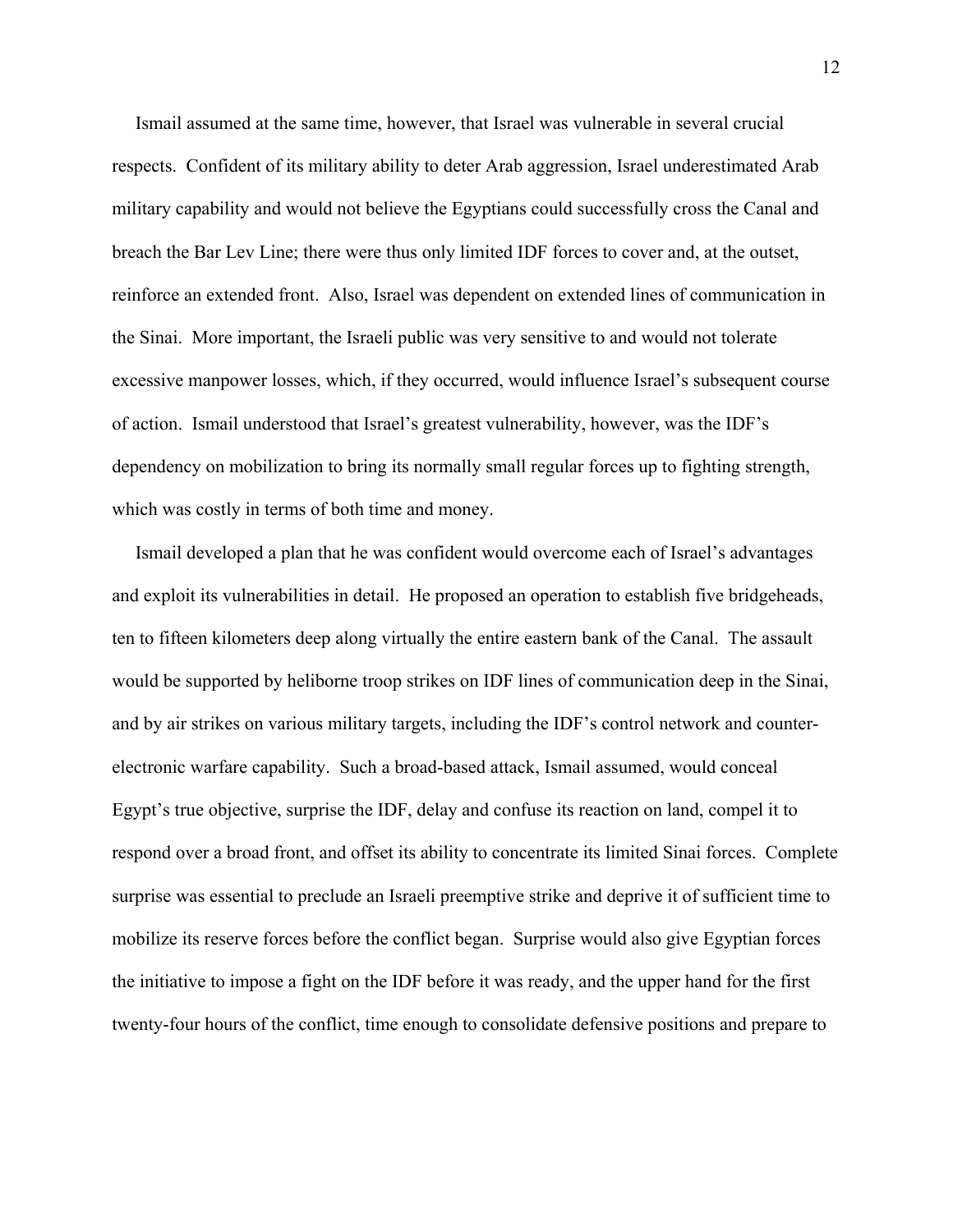repel the certain IDF counterattack. If this could be achieved, Ismail believed the war would effectively be over.

 Accordingly, Ismail implemented extensive, and ultimately extremely effective deception measures. Not only did these measures cloak and misrepresent Egypt's military preparations, they also induced Israel to incur the excessive costs of mobilization twice in response to false alarms, and lulled it into misinterpreting Egypt's true intentions and thereby failing to mobilize in time once it concluded hostilities were imminent. Part and parcel of this effort was the timing of the operation. Ismail directed a careful study of Israel's political calendar and religious holidays to determine when it would be least ready for war. The Egyptians chose Yom Kippur because it is one of Israel's most sacred holidays during which media broadcasting is severely limited, impairing the IDF's ability to mobilize quickly. Yom Kippur offered the additional benefit of taking place (in 1973) during Ramadan, a period of fasting and often limited rigorous physical activity for Muslims. The Egyptians apparently overlooked the fact that virtually all Israelis spend Yom Kippur at home, which greatly facilitated the IDF's alternative call-up procedures. That made little difference in the end, however. Egypt's deception measures had been so effective that Israeli intelligence did not conclude an attack was imminent and the IDF did not begin mobilization until the night before the attack occurred. This was too late to field reserve forces to thwart the Egyptian assault, and thus the first twenty-four hours of the conflict in the Sinai belonged to Egypt, just as Ismail had intended.

 Ismail understood that the success of the entire operation depended as well on depriving Israel of its air supremacy. He sought to accomplish this by establishing a comprehensive tactical air defense umbrella over the Canal that extended fifteen kilometers into the Sinai. Based on an interlocking surface-to-air missile (SAM) system, it was comprised in part of state-of-the-art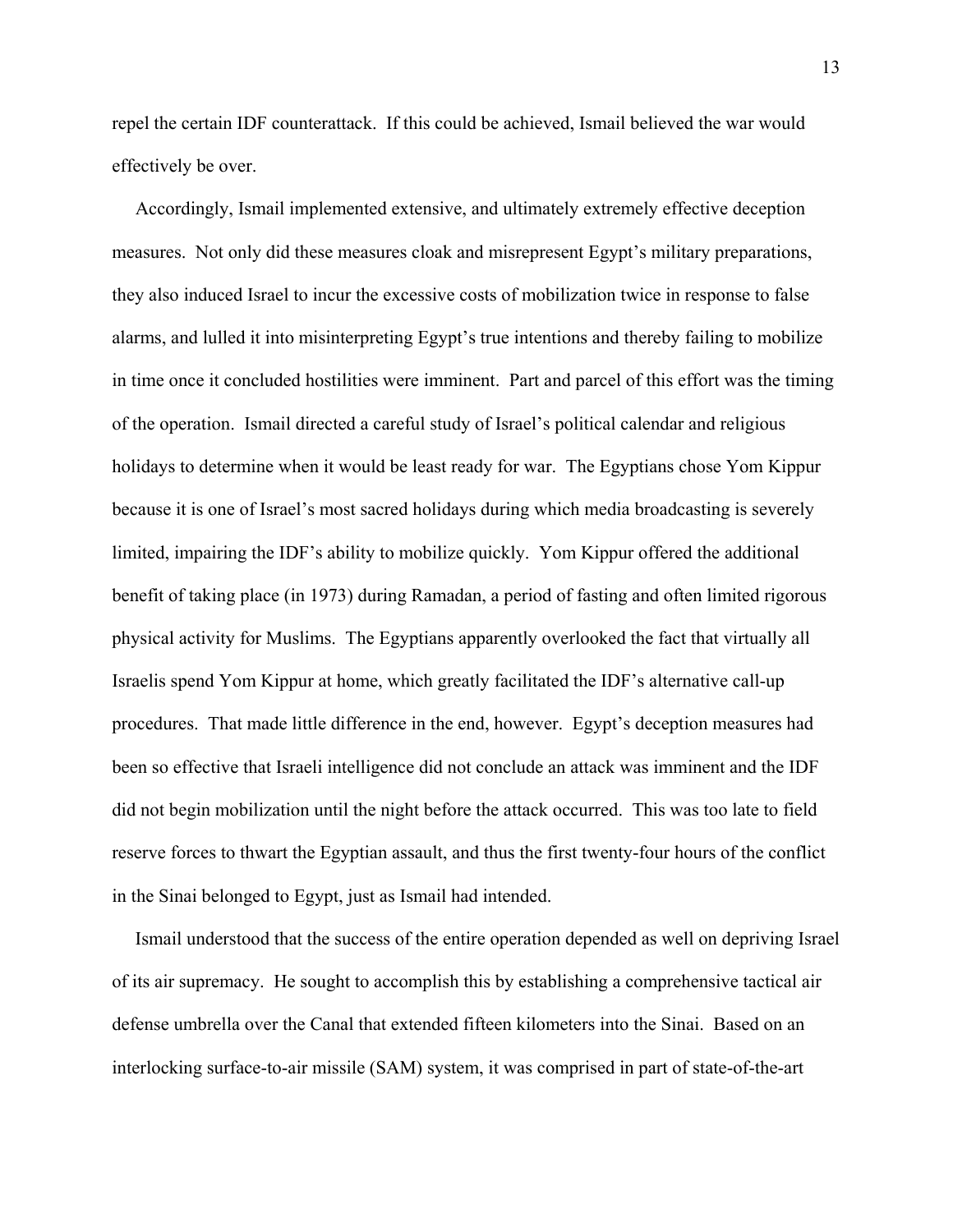mobile SA-6 and shoulder-launched SA-7 missiles provided by the Soviet Union--missiles against which the Israelis had no experience. As long as Egyptian forces operated under cover of the SAM network, the Israeli Air Force (IAF) would find it extremely difficult, if not prohibitively expensive, to attack them. The extent of this constraint and the vulnerability of forces operating beyond it would be displayed graphically on October 13, when Egyptian forces attempted to advance beyond the SAM cover and lost over 500 armored vehicles at the hands of the IDF and IAF as a result.

 To enhance prospects for success, Sadat and Ismail sought to convince Syria to join Egypt in a joint strategic operation involving a simultaneous surprise attack in the Golan Heights. Syrian President Assad--whose primary objective was simply to recover the Golan, territory he "lost" as Syrian Defense Minister during the 1967 war--agreed. Senior Egyptian and Syrian staff officers worked closely in the summer of 1973 to agree on timing propitious for both countries and to develop mechanisms to coordinate their joint assaults (Operation Badr), particularly their initial air strikes.

 Although there is no clear evidence, Sadat must have assumed that the Golan Heights was strategically more important to Israel than the Sinai. The Golan dominates the Hula and Jordan River Valleys and Lake Tiberias (the Sea of Galilee), and thus controls the sources of Israel's most critical natural resource--water. In responding to simultaneous attacks, the IDF's first priority accordingly would be the Syrian assault on the Golan. This would presumably diminish at least the initial IDF response to Egypt's attack in the Sinai as well as dilute the air and ground strength the IDF could bring to bear there throughout the conflict, thereby improving the likelihood that Egyptian forces would prevail.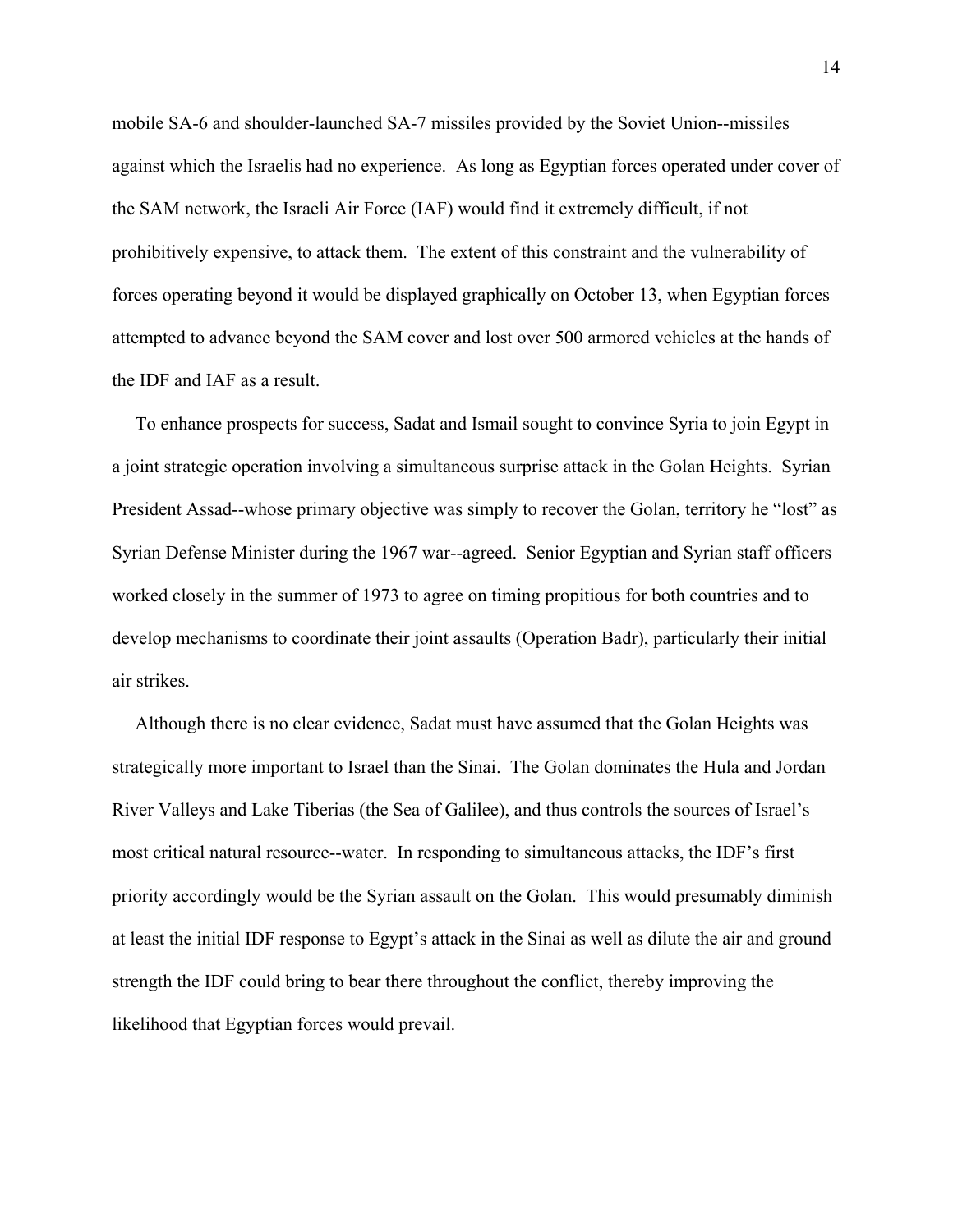Cooperation with Syria exposed Egypt to a vulnerability apparently not appreciated by Sadat at the time, however. Called upon midway through the conflict to extend their assault in the Sinai beyond their SAM air defense cover to relieve pressure on Syrian forces that IDF counter attacks had pushed back almost to Damascus, Egyptian forces would pay an exorbitant price for Syria's cooperation, as noted above. Whether or to what extent these losses contributed to the Egyptians' inability to repel the IDF's cross-canal counter attack on October 14-15 is unclear. The question may be moot, however, since that counter-attack and the consequent threat of an almost unprecedented defeat of Egypt--and Soviet arms--provoked precisely the superpower intervention Sadat was seeking in order to halt the conflict and achieve Egypt's political objectives. On balance, Syria's cooperation must be considered an asset. It almost certainly contributed to Sadat's achievement of his limited military victory--the IDF's priority was indeed Syria's attack on the Golan--and of his ultimate political aims, though probably not entirely in the manner Sadat intended.

 While the benefits of the limited war strategy were clear to Sadat, there is little evidence that Egypt conducted an extensive assessment of the costs and risks it entailed, in marked contrast to Ismail's detailed strategy and preparations for conducting the conflict. Although both Sadat and Ismail spoke at times of an extended war, both had been informed that existing food and other supplies were insufficient for a sustained conflict, and Ismail had indicated that Soviet materiel support would be limited. Moreover, while they fully expected and prepared for an IDF counterattack on their Sinai bridgeheads, they apparently did not consider less conventional IDF responses, such as its counterattack across the Canal, despite its reputation for innovation and daring. Given the stakes, losing the war appears to have been almost unthinkable to Sadat,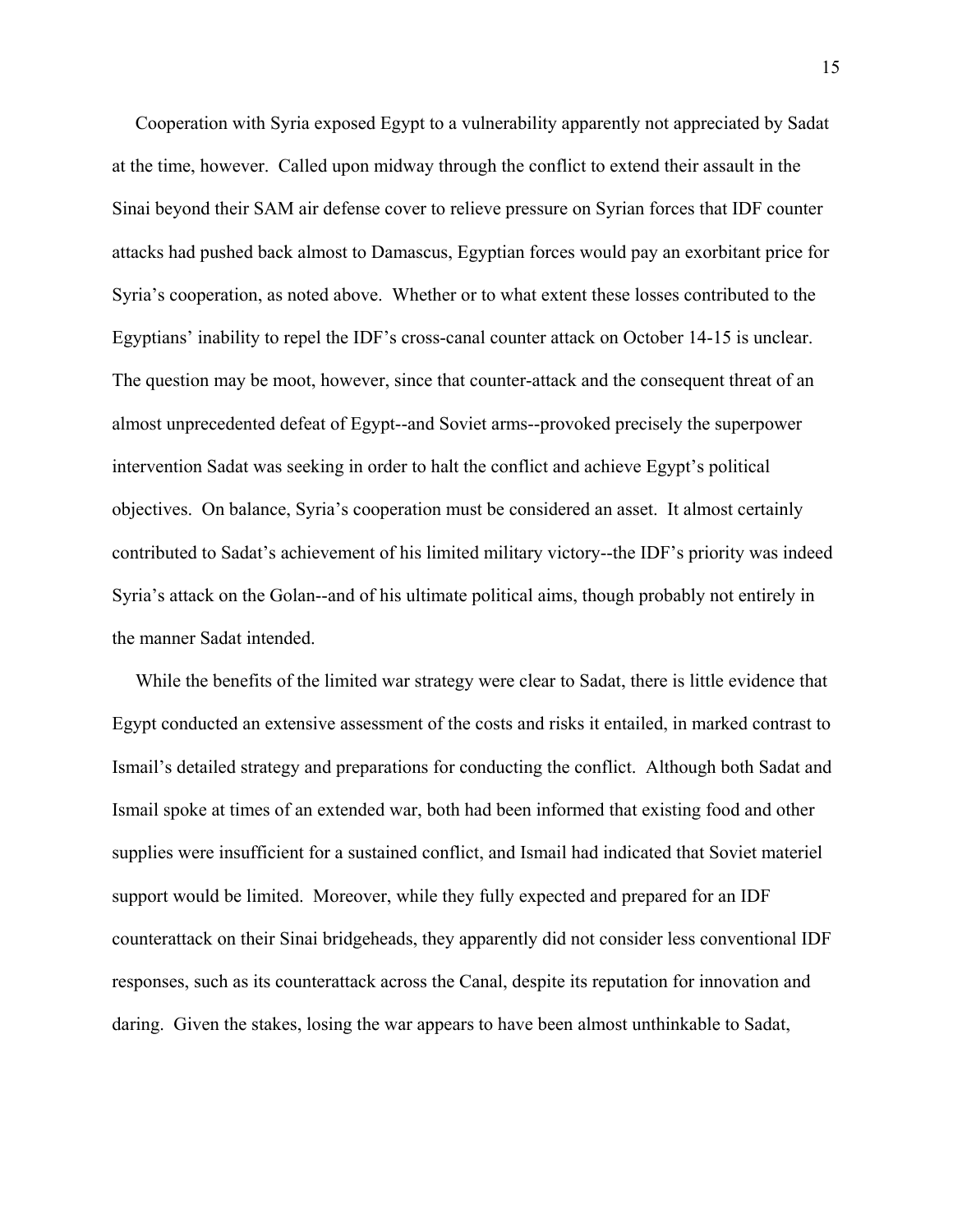except to acknowledge that "the Egyptian people would be unforgiving of a situation they would find impossible to bear." $11$ 

 Sadat's military strategy proved especially effective, at least for the first week of the war. Although Ismail's deception operations did not produce complete surprise, they provided Egyptian forces the time they needed to cross the Canal, overwhelm the IDF forces occupying the Bar Lev Line, consolidate their positions, and defeat the IDF counterattacks under their SAM air defense cover. Syria's simultaneous attack in the Golan Heights contributed to the Egyptians' success as well by occupying the bulk of IDF/IAF forces. Ismail's October 13 attack to relieve pressure on the Syrians, though very costly, confirmed the soundness of his limited plan.

 One could argue, however, that there were two significant flaws in the Egyptian strategy. Sadat's assumption that the United States and the Soviet Union would automatically be drawn directly into the conflict by virtue of a limited Egyptian military victory over Israel proved inaccurate. At least, that is, until the IDF threatened to inflict a much greater defeat on Egypt- and Soviet arms--than it had experienced in its previous wars with Israel. Sadat's and Ismail's failure to anticipate the IDF's counterattack across the Canal that led to this situation was the second significant flaw in their strategy. Flawed as it may have been in these respects, the strategy nonetheless achieved its intended outcomes generally in the manner that Sadat intended- -apparently as a direct result of events attributable to the second flaw. Sadat took a limited risk and won his political objectives. But, he may have succeeded only because Kissinger was right when he warned Sadat's national security advisor in early 1973 that if Sadat tried to "change the military situation… Israel will win once again and more so than in 1967"--a situation as it turned

<span id="page-17-0"></span><sup>11</sup> El-Gamasy, *The October War*, 187.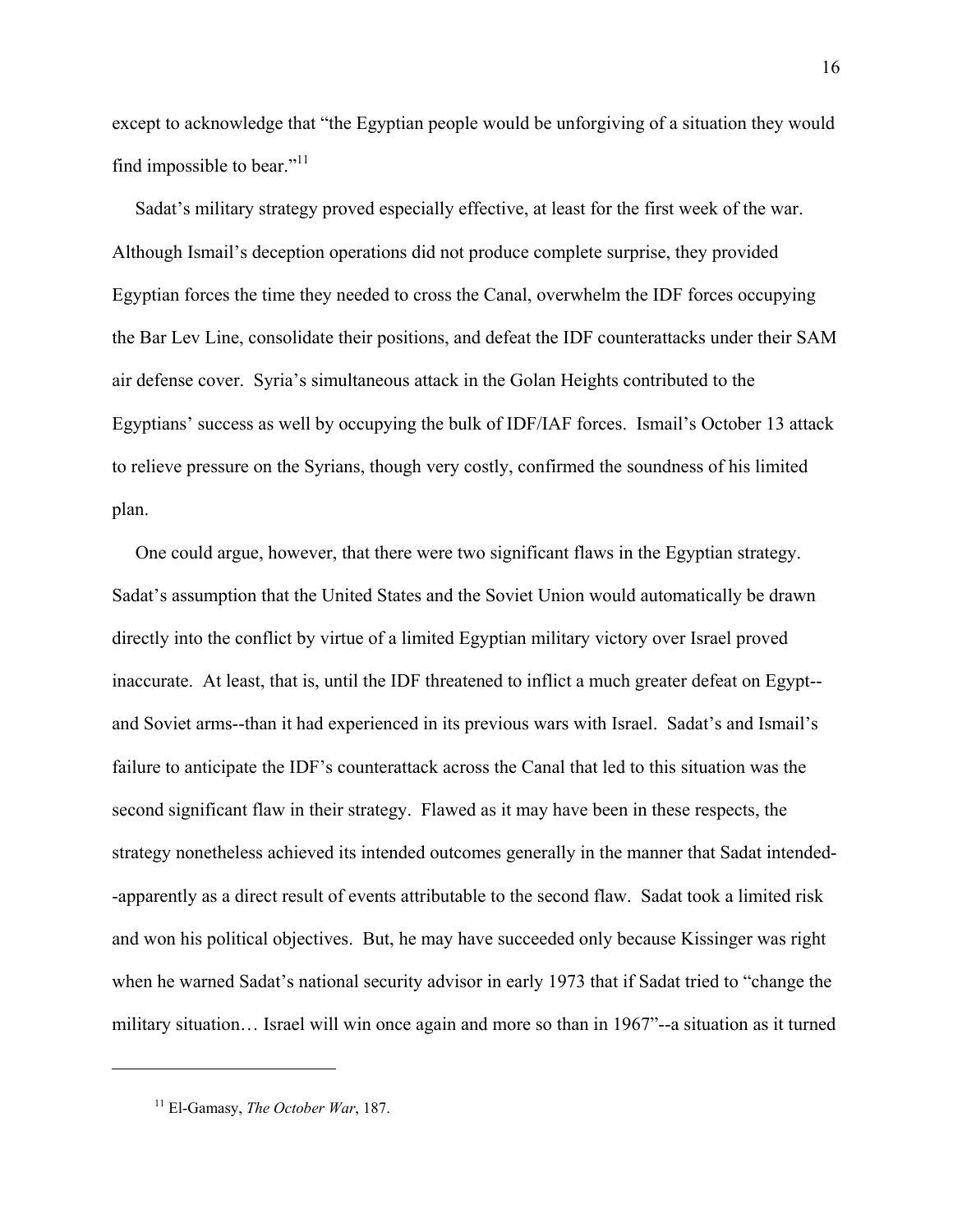out that Moscow was willing to intervene in to prevent, and that Washington was therefore not prepared to accept.

### **CONCLUSION**

1

*The object in war is a better state of peace—even if only from your own point of view. Hence it is essential to conduct war with constant regard to the peace you desire.* 

-B. H. Liddell Hart<sup>[12](#page-18-0)</sup>

 The Egyptian offensive set the stage for Sadat to achieve every one of the political and strategic objectives he had set for himself when he decided that there was no alternative but a limited war. He achieved his limited military objective: he established and successfully defended a foothold in the Sinai. This "victory" ultimately transformed the psychological basis of the stalemated negotiations and prodded the United States into pressuring Israel to relinquish the Sinai. Politically, Sadat's "spark" succeeded in setting in motion the chain reaction he wanted in the Middle East. From the diversity and disunity of Arab politics, unity and effective Egyptian leadership emerged almost overnight. Arabs had rarely been as united as they were in the aftermath of Operation Badr, because from Egypt's success they were able to reclaim some measure of the lost pride and honor that they had vainly sought for nearly twenty-five years. Until 6 October 1973 all their hopes of regaining lost territories had seemed equally forlorn: the disinterest of the superpowers and the dark shadow of Israel's "invincible" army combined to paint for them a gloomy picture of the future, one of helpless impotence and acquiescence in Israel's arrogant plans for Jewish "resettlement" in their territories. Sadat's Yom Kippur War

<span id="page-18-0"></span><sup>12</sup> B.H. Liddell Hart, *Strategy*, (London: Faber & Faber Ltd., 1967), 338.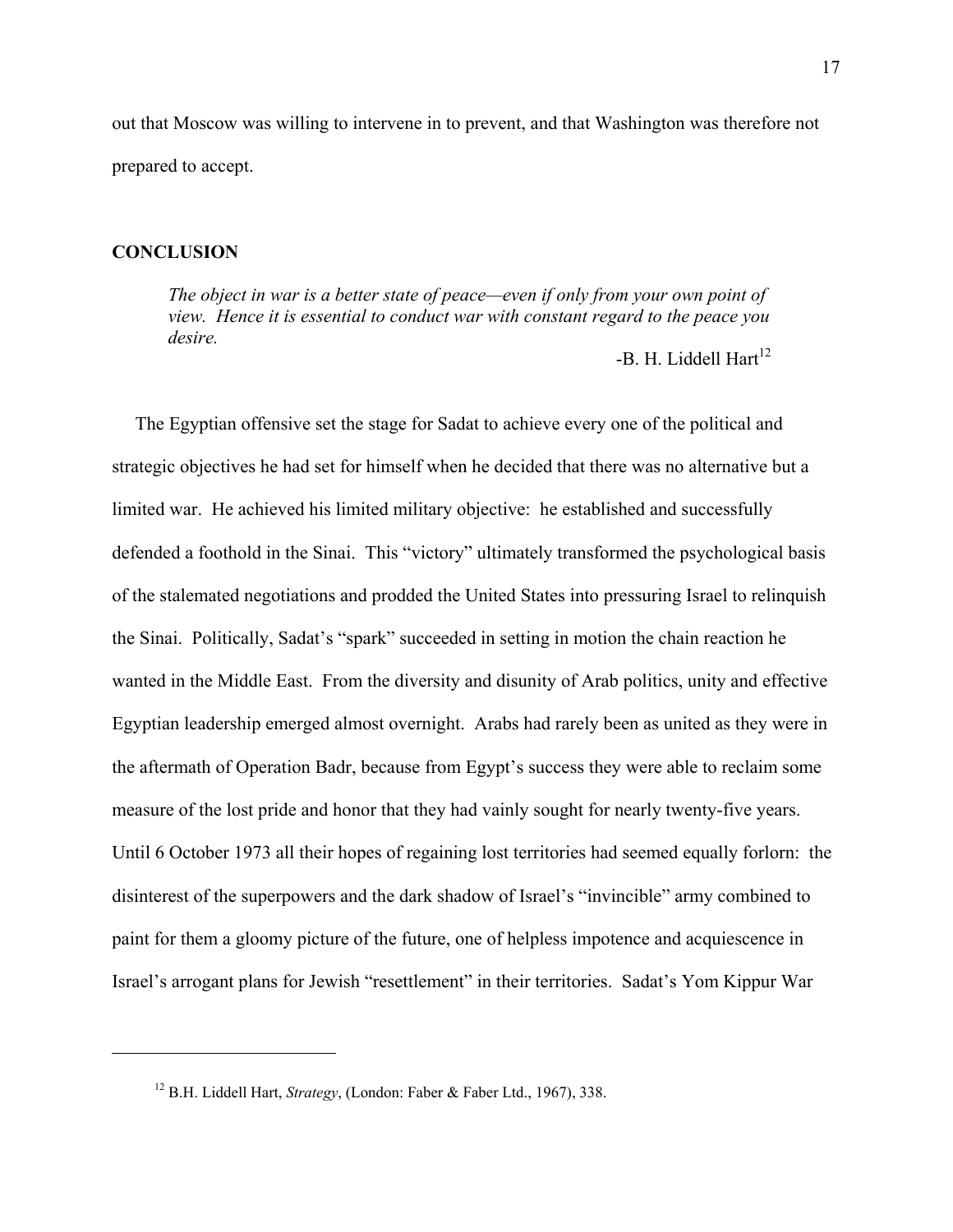forced the Arab-Israeli conflict to the top of the superpowers' list of priority crises and induced them to resolve Egypt's claims in a manner completely consistent with its national interest.

 These results were not immediate however. It took time, and the bite of the Sadat-inspired Arab oil embargo--the cutback in Arab oil production ultimately led Japan and the European community to endorse the Arab demands--before the United States compelled Israel to withdraw from the Sinai. More significant for the prospects of Middle East peace, Sadat's limited war and related diplomatic offensive led to his historic trip to Jerusalem in 1977, the Camp David Accords in 1978, and the first peace treaty between an Arab state and Israel in 1979.